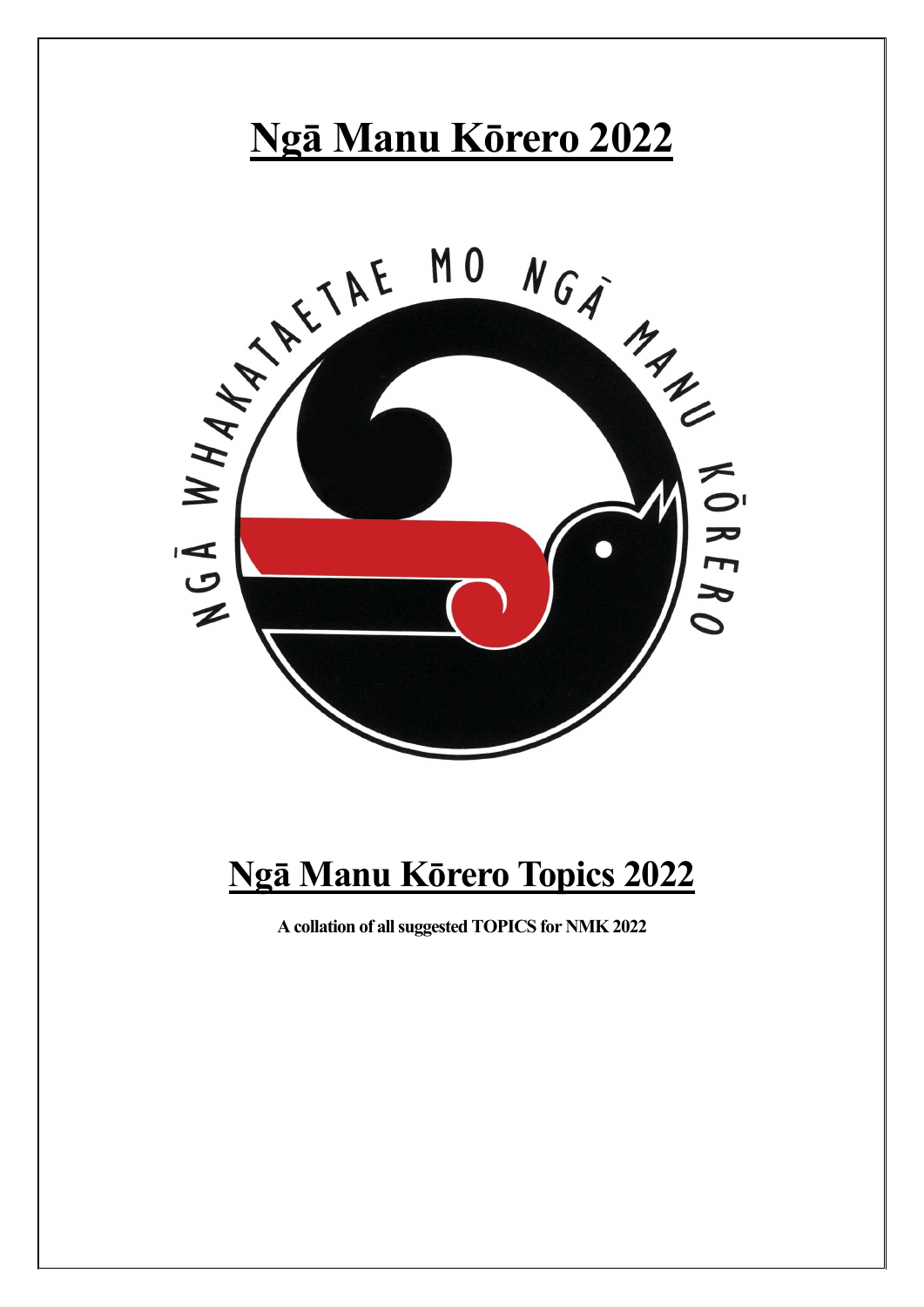# CRITERIA FOR NATIONAL TOPIC SELECTION

Rationale: Ngā Manu Kōrero delegates must consider the following principles:

Subjects should be relative to students first and foremost Topics are chosen so that they cannot prejudice any contestant That the contestant can relate to in their world view Must be conducive and positive to the Māori world Must reflect the National Ngā Manu Kōrero rules No topics from the previous National Competition to be used

All topics must be selected with the five categories in mind:

- 1. Te Reo me ona tikanga
- 2. Education
- 3. Whānau aspects of Māori life and or history, the Māori world view
- 4. Culture can also include the arts and politics
- 5. Health, sport and well-being

The process:

Pre-meeting: delegates to collect topics from their regions and send in to the Apiha Māori at PPTA.

They are categorised under the headings above.

All topics are considered by the committee.

The best topics are then checked on again for relevance.

Final topics are agreed upon.

Topics are sent to experts to be grammatically checked.

Topics are then sent to the regions.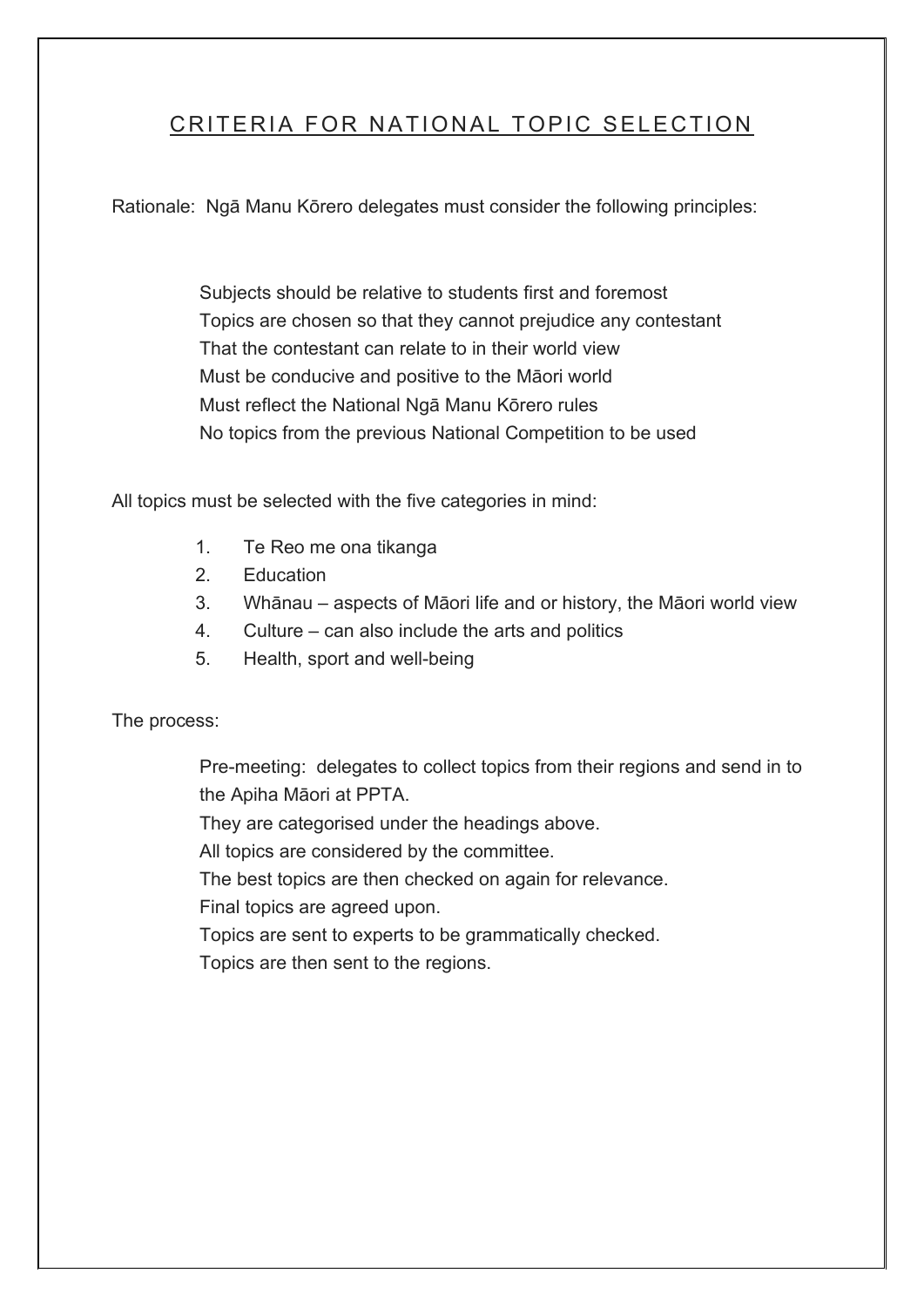# Ngā Wāhanga Reo Māori



Pei Te Hurinui Jones - Senior Māori Te Rāwhiti Ihaka - Junior Māori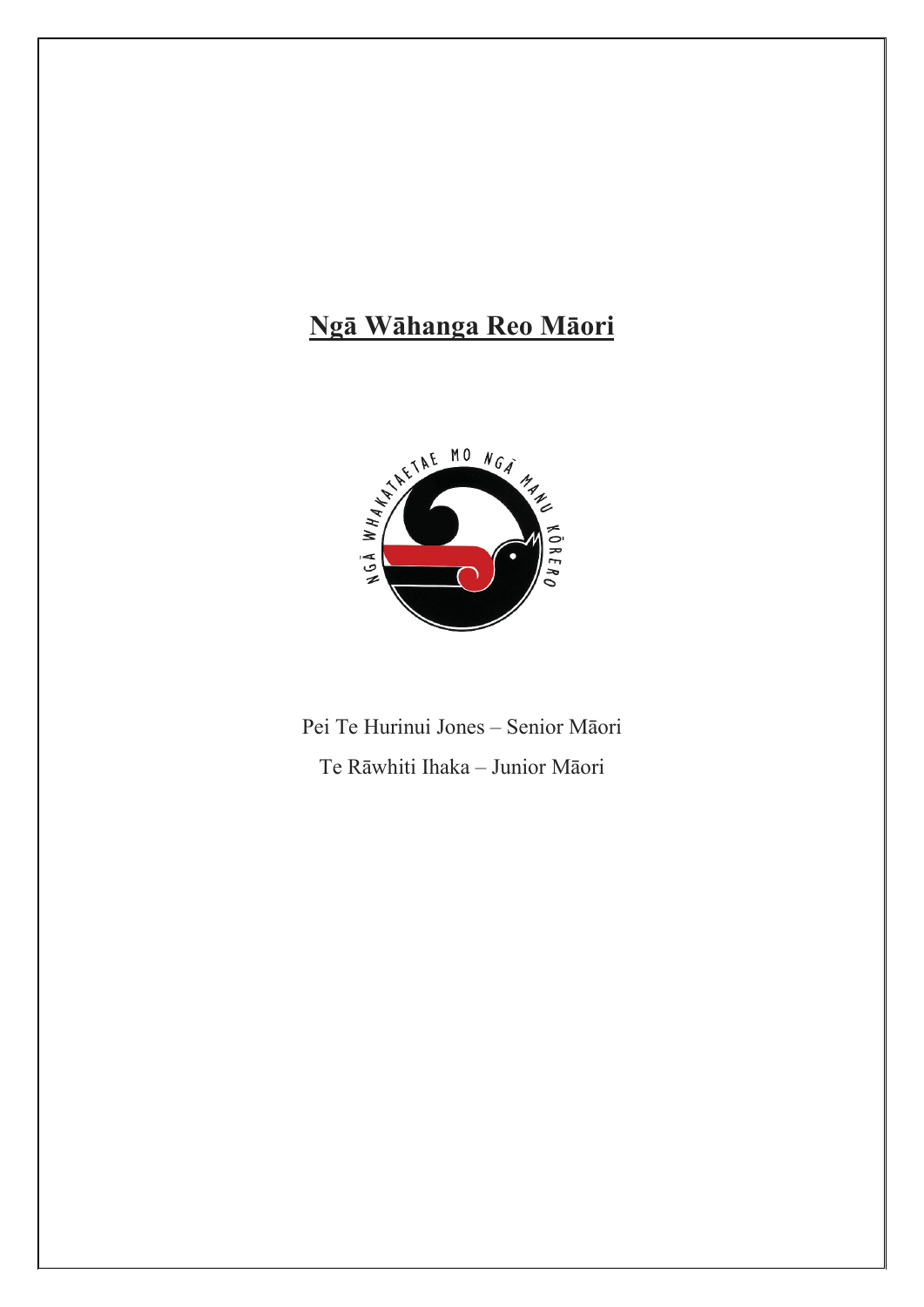#### **Te Reo me ona tikanga**

E kore te reo Māori e ora i te iwi Māori anake, me auroa te whai a te motu whānui.

### **Education**

Ko te ao hangarau te kura hou mō ēnei rā.

#### **Whānau**

Kua turakina te ao Kapa Haka o te rangatahi i ngā tau kua huri nei.

# **Culture**

Kua puta ngā tikanga hou i te ao urutā, e horapa ana i ngā marae o Aotearoa nei.

# **Health, sport and well-being**

Me raka te katau, me raka te mauī i tēnei ao hou!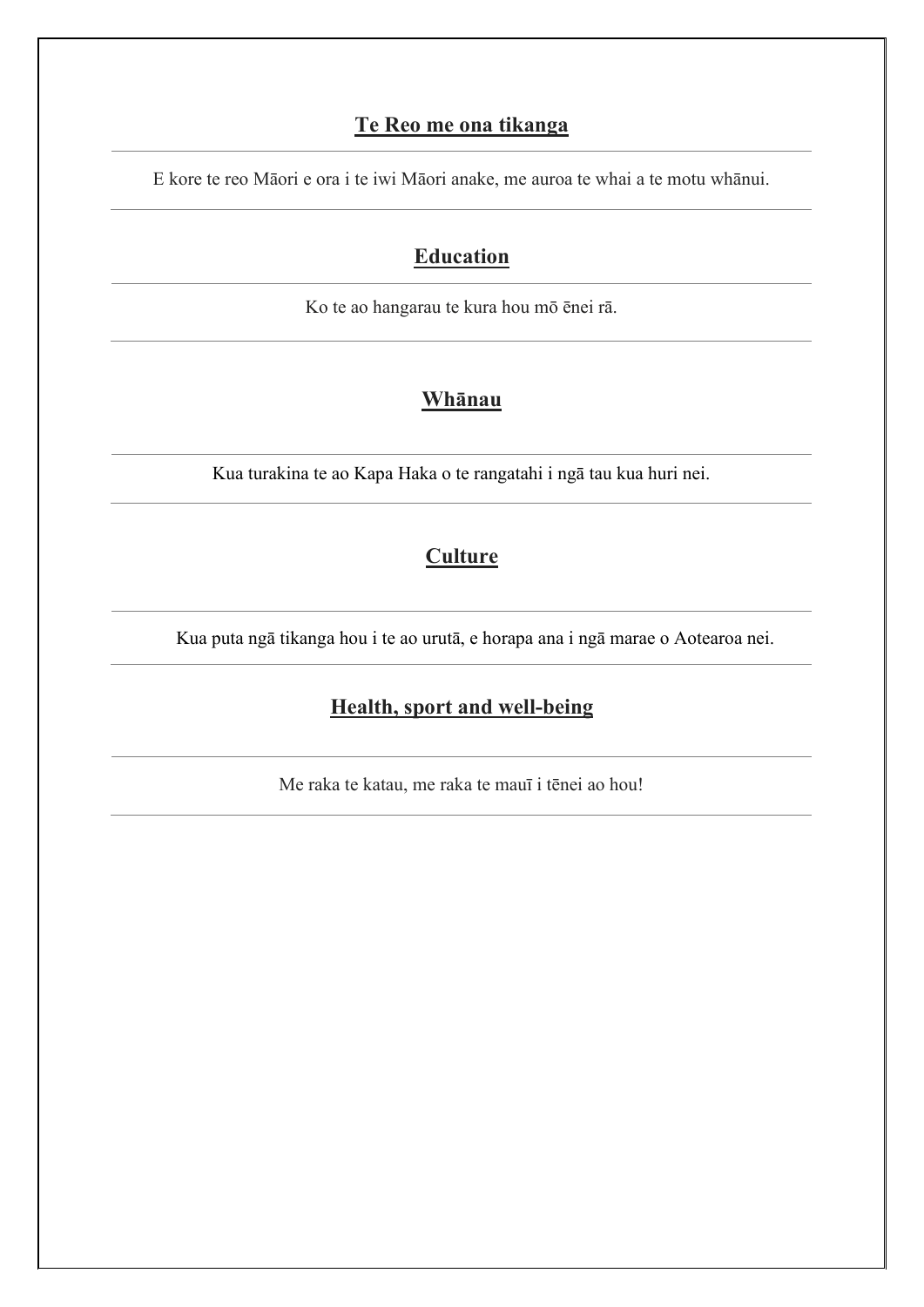# Ngā Wāhanga Reo Pākehā



Korimako - Senior English Tā Turi Kara - Junior english